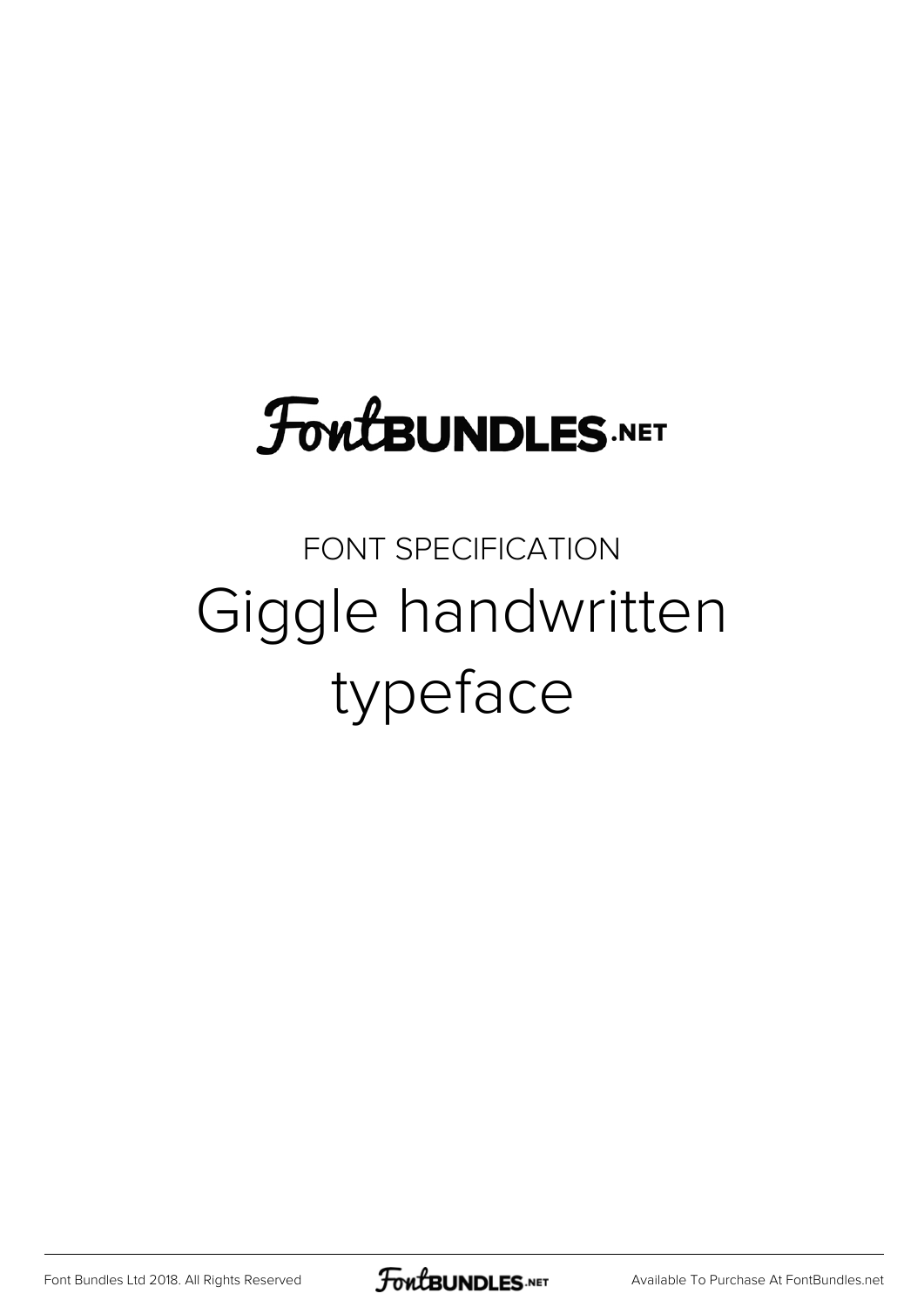#### GiggleScratch - Regular

**Uppercase Characters** 

## ABCDEFGHIJKLMNOPQRSTUVV  $XYZ$

Lowercase Characters

### A B C D E F G H I J K L M N O P Q R S T U V W X Y Z

**Numbers** 

### 0123456789

**Punctuation and Symbols** 



All Other Glyphs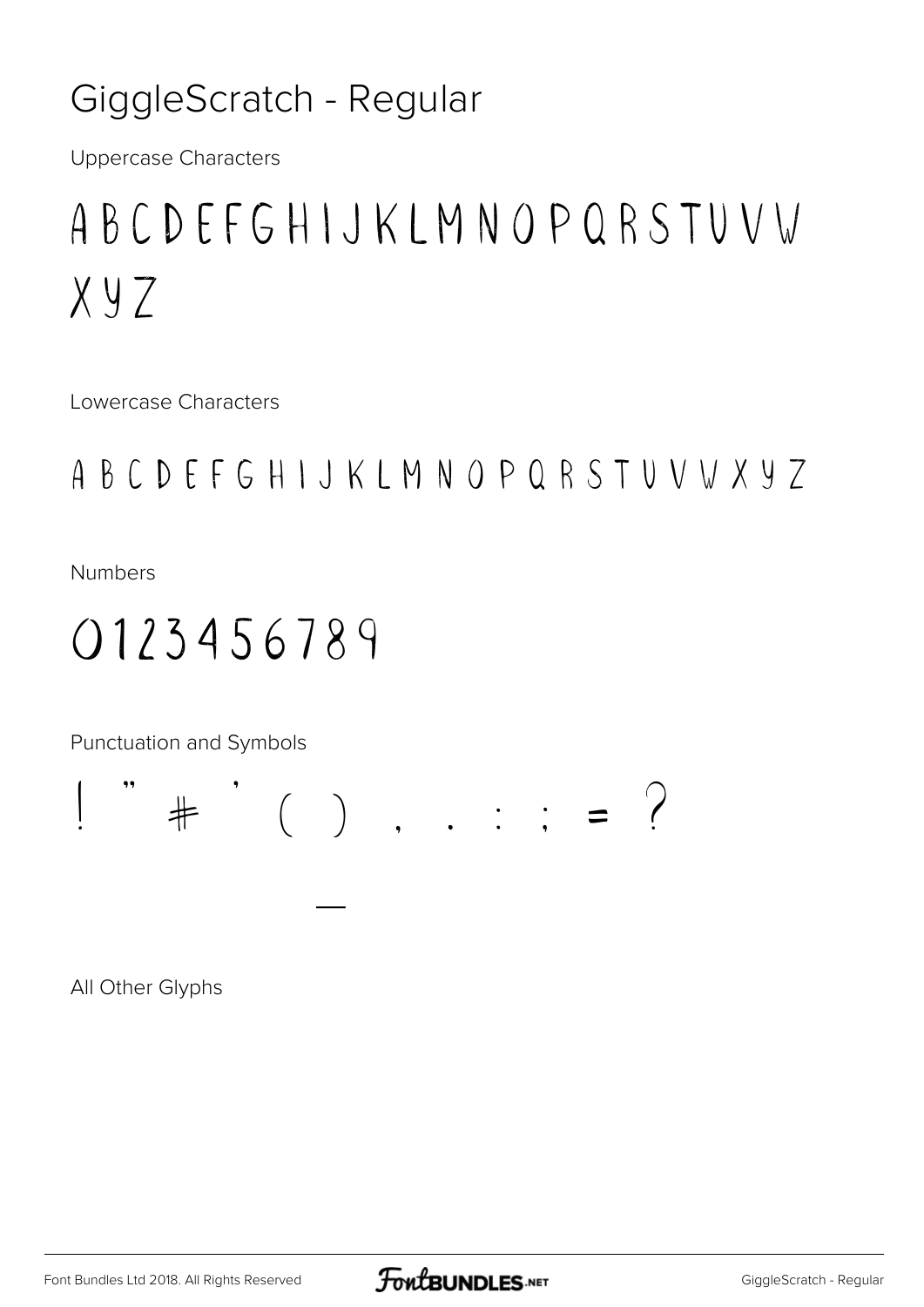

[Font Bundles Ltd 2018. All Rights Reserved](https://fontbundles.net/) **FoutBUNDLES.NET** [GiggleScratch - Regular](https://fontbundles.net/)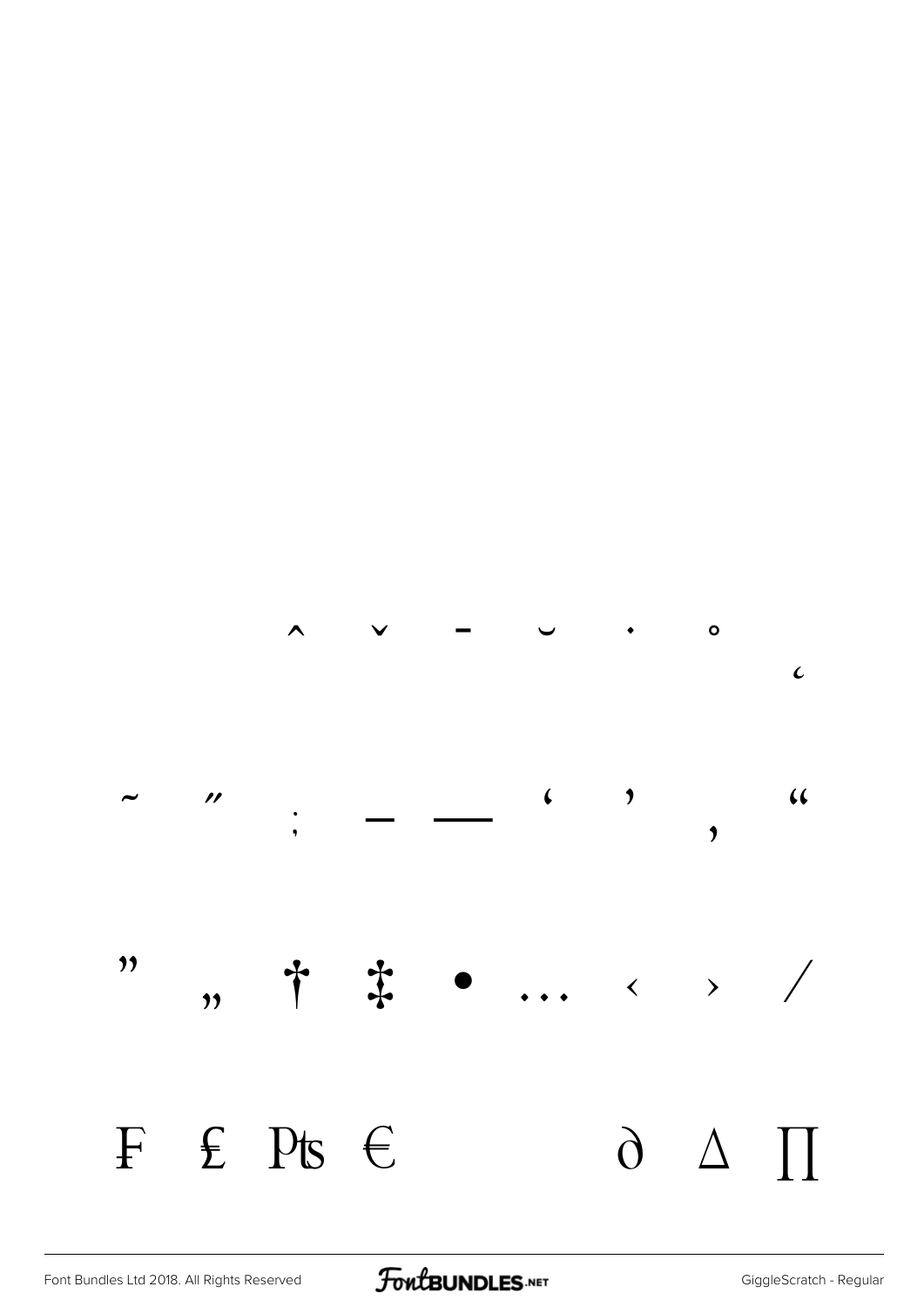# ∑ − ∕ √ ∞ ∫ ≈ ≤ ≥  $\boxed{?}$

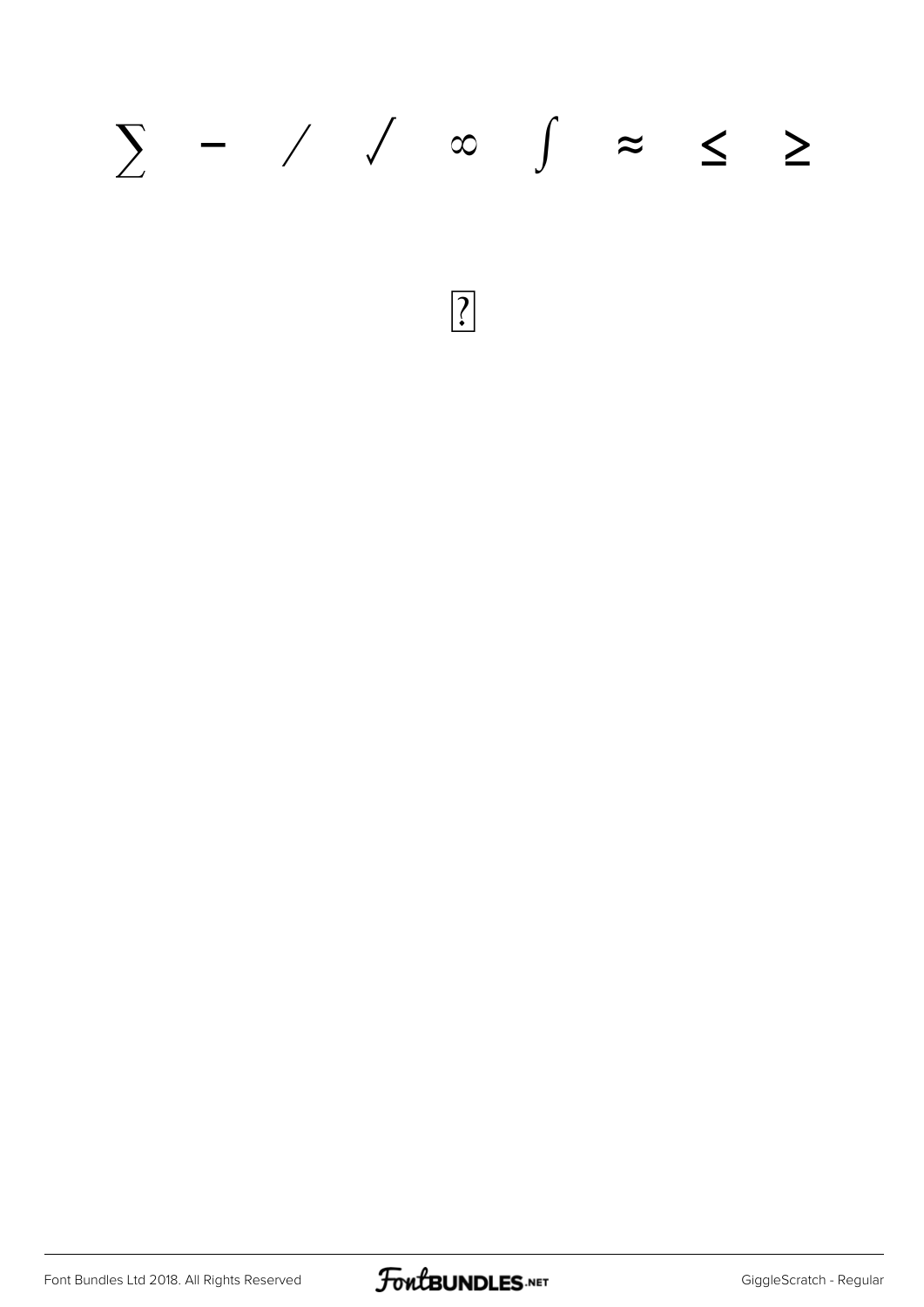### Giggle - Regular

**Uppercase Characters** 

## ABCDEFGHIJKLMNOPQRSTUVV  $XYZ$

Lowercase Characters

### ABCDEFGHIJKLMNOPQRSTUVVXYZ

**Numbers** 

### 0123456789

**Punctuation and Symbols** 



All Other Glyphs

 $\bigcup$